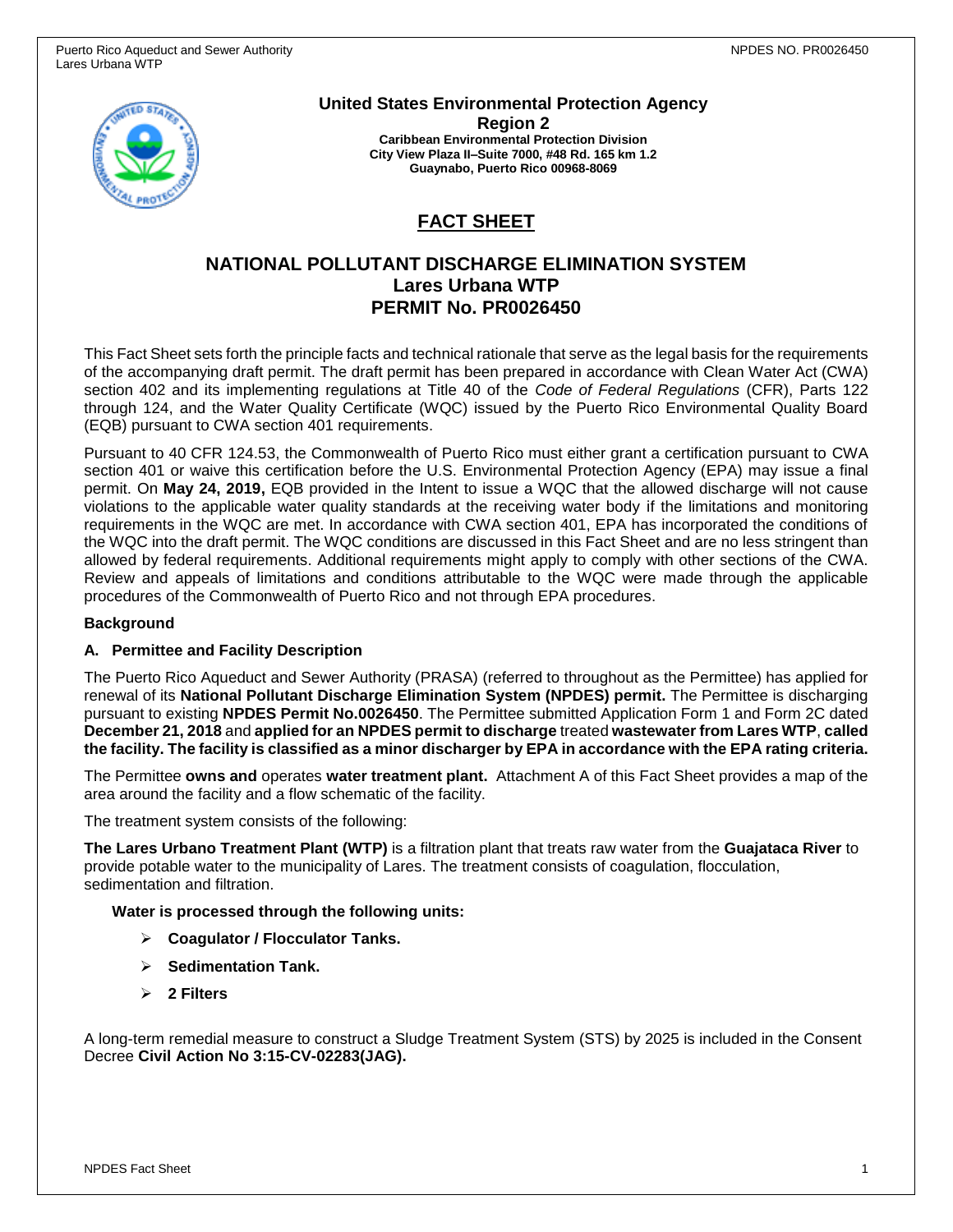### **Summary of Permittee and Facility Information**

| <b>Permittee</b>                      | Puerto Rico Aqueduct and Sewer Authority (PRASA)                                                                       |  |  |  |
|---------------------------------------|------------------------------------------------------------------------------------------------------------------------|--|--|--|
| <b>Facility contact, title, phone</b> | Mrs. Irma Lopez, Executive Director<br><b>Compliance and Quality Control</b><br>(787) 620-2277                         |  |  |  |
| <b>Permittee (mailing) address</b>    | Puerto Rico Aqueduct and Sewer Authority<br>P.O. Box 7066<br>Barrio Obrero Station<br>Santurce, Puerto Rico 00916-7066 |  |  |  |
| <b>Facility (location) address</b>    | State Road 128 Interior                                                                                                |  |  |  |
| <b>Type of facility</b>               | <b>WTP</b>                                                                                                             |  |  |  |
| <b>Pretreatment program</b>           | N/A                                                                                                                    |  |  |  |
| Facility monthly average flow         | 0.827 MGD                                                                                                              |  |  |  |
| <b>Facility design flow</b>           | 0.419 MGD                                                                                                              |  |  |  |
| <b>Facility classification</b>        | minor                                                                                                                  |  |  |  |

### **B. Discharge Points and Receiving Water Information**

Wastewater is discharged from Outfall **001** to **Lares Urbano,** a water of the United States.

The draft permit authorizes the discharge from the following discharge point(s):

| <b>Outfall</b> | <b>Effluent description</b>                             | <b>Outfall latitude</b> | <b>Outfall longitude</b> | Receiving water name and<br>classification            |
|----------------|---------------------------------------------------------|-------------------------|--------------------------|-------------------------------------------------------|
| 001            | filters backwasher and<br>sedimentation tanks<br>drains | 18°, 17', 14.4" N       | 66°, 52', 28.3" W        | Unnamed creek tributary to Guajataca<br>River WTP, SD |

As indicated in the Puerto Rico Water Quality Standards (PRWQS) Regulations, the designated uses for Class SD receiving waters include:

- $\triangleright$  Use as a raw source of public water supply; and
- ➢ Propagation and preservation of desirable species, including threatened or endangered species.

### **C. Mixing Zone/Dilution Allowance -- N/A**

### **D. Compliance Orders/Consent Decrees**

The Permittee has a Consent Decree with the Agency (civil action **Civil Action No 3:15-CV-02283(JAG)**) in which the facility is included. This consent decree does not affect this permit action.

### **E. Summary of Basis for Effluent Limitations and Permit Conditions - General**

The effluent limitations and permit conditions in the permit have been developed to ensure compliance with the following, as applicable:

- ➢ Clean Water Act section 401 certification requirements;
- ➢ NPDES regulations (40 CFR Part 122); and
- ➢ PRWQS (April, 2019).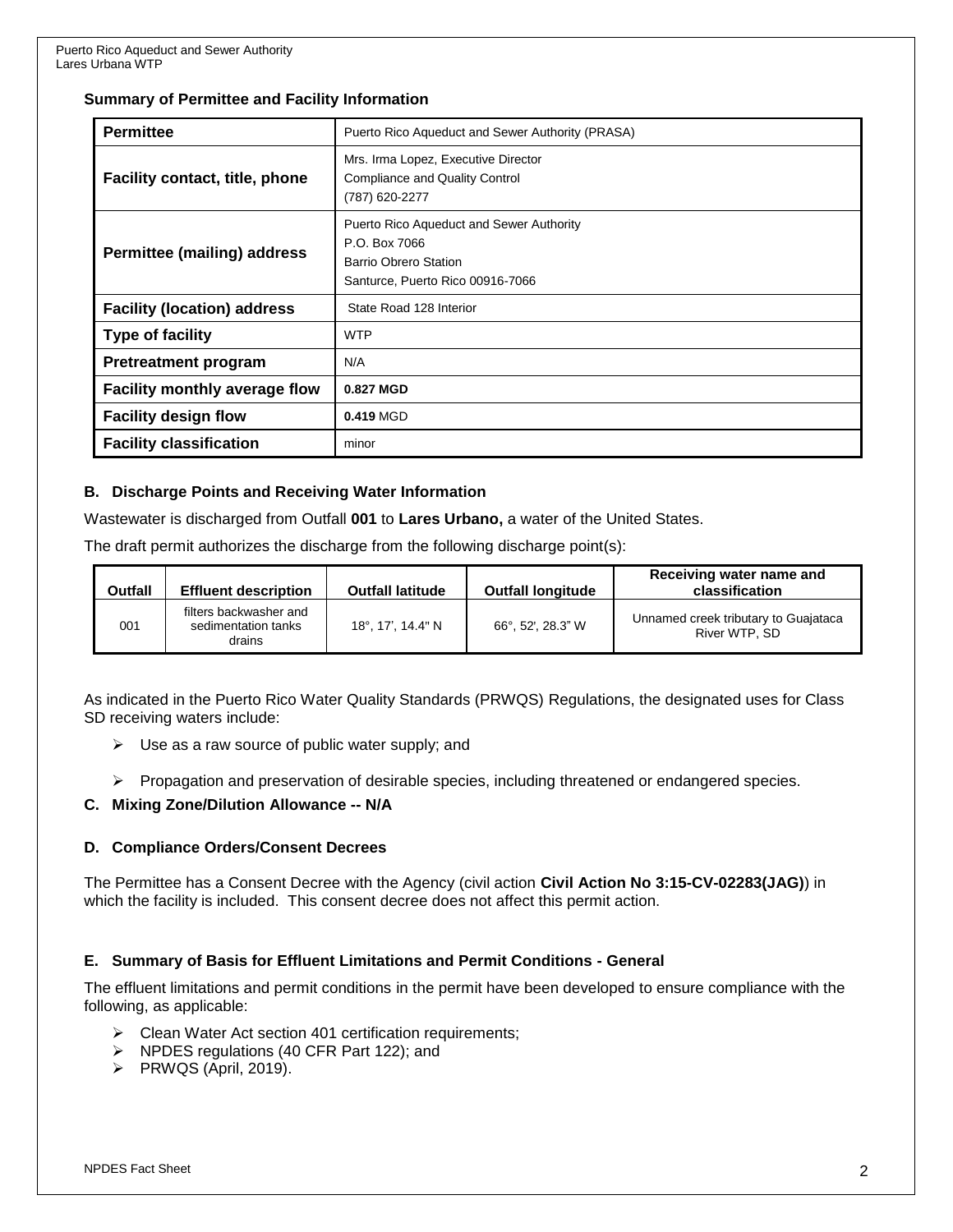## **PART I. RATIONALE FOR EFFLUENT LIMITATIONS AND MONITORING REQUIREMENTS**

CWA section 301(b) and 40 CFR 122.44(d) require that permits include limitations more stringent than applicable technology-based requirements where necessary to achieve applicable water quality standards. In addition, 40 CFR 122.44(d)(1)(i) requires that permits include effluent limitations for all pollutants that are or may be discharged at levels that cause, have the reasonable potential to cause, or contribute to an exceedance of a water quality criterion, including a narrative criterion. The process for determining reasonable potential and calculating water quality-based effluent limits (WQBELs) is intended to protect the designated uses of the receiving water, and achieve applicable water quality criteria. Where reasonable potential has been established for a pollutant, but there is no numeric criterion for the pollutant, WQBELs must be established using (1) EPA criteria guidance under CWA section 304(a), supplemented where necessary by other relevant information; (2) an indicator parameter for the pollutant of concern; or (3) a calculated numeric water quality criterion, such as a proposed state criterion or policy interpreting the state's narrative criterion, supplemented with other relevant information, as provided in 40 CFR 122.44(d)(1)(vi).

The effluent limitations and permit conditions in the permit have been developed to ensure compliance with all federal and state regulations, including PRWQS. The basis for each limitation or condition is discussed below.

#### **A. Effluent Limitations**

**The permit establishes** WQBELs for **several pollutants and the basis for these limitations are discussed below**.

- 1. **Flow:** An effluent limitation for flow has been established in the permit. Monitoring conditions are applied pursuant to 40 CFR 122.21(j)(4)(ii) and EQB's Water Quality Certificate**.**
- **2. BOD:** The effluent limitation for temperature is based on the water quality criterion for Class **SD** waters as specified in Rule 1303.1.FD.1 of PRWQS, and the WQC.
- 2. **Color:** The effluent limitation is based on the water quality criterion for **Class SD** waters as specified in Rule 1303.2 C.2.e of PRWS, and the WQC.
- 3. **pH:** The effluent limitation is based on the water quality standards as specified in Rule 1303.2.C.2.d of PRWQS, and the WQC.
- 4. **Temperature:** The effluent limitation for temperature is based on the water quality criterion for Class **SD** waters as specified in Rule 1303.1.D.1 of PRWQS, and the WQC.
- 5. **Dissolved Oxygen (DO):** The effluent limitation is based on the water quality criterion for Class **SD** waters as specified in Rule 1303.2.C.2.a. of PRWQS, and the WQC
- 6. **Turbidity:** The effluent limitation is based on the water quality criterion for **Class SD** waters as specified in Rule 1303.2.C.2.f. of PRWQS, and the WQC.
- 7. **Taste and Odor Producing Substances**: The effluent limitation is based on the water quality criterion for **Class SD** waters as specified in Rule 1303.2.C.2.h of PRWQS, and the WQC.
- 8. **Suspended, Colloidal or Settleable Solids**: The effluent limitation is based on the water quality standards as specified in Rule 1303.1.E of PRWQS, and the WQC.
- 9. **Solids and Other Matter**: The effluent limitation is based on the water quality standards as specified in Rule 1303.1.A of PRWQS, and the WQC.
- 10. **Copper, Residual Chlorine, Total Cyanide and Zinc**: The effluent limitation is based on the water quality standards as specified in Rule 1303.1.J.1 of PRWQS, and the WQC.
- 11. **Total Ammonia Nitrogen**: The effluent limitation is based on the water quality criterion for **Class SD** waters as specified in Rule 1303.2.C.2.l of PRWQS, and the WQC.
- 12. **Total Phosphorus:** The effluent limitation is based on the water quality criterion for Class SD waters as specified in Rule 1303.2 C.2.n of PRWQS, and the WQC.
- 13. **Total Dissolved Solids:** The effluent limitation is based on the water quality criterion for Class SD waters as specified in Rule 1303.2 C.2.g of PRWQS, and the WQC.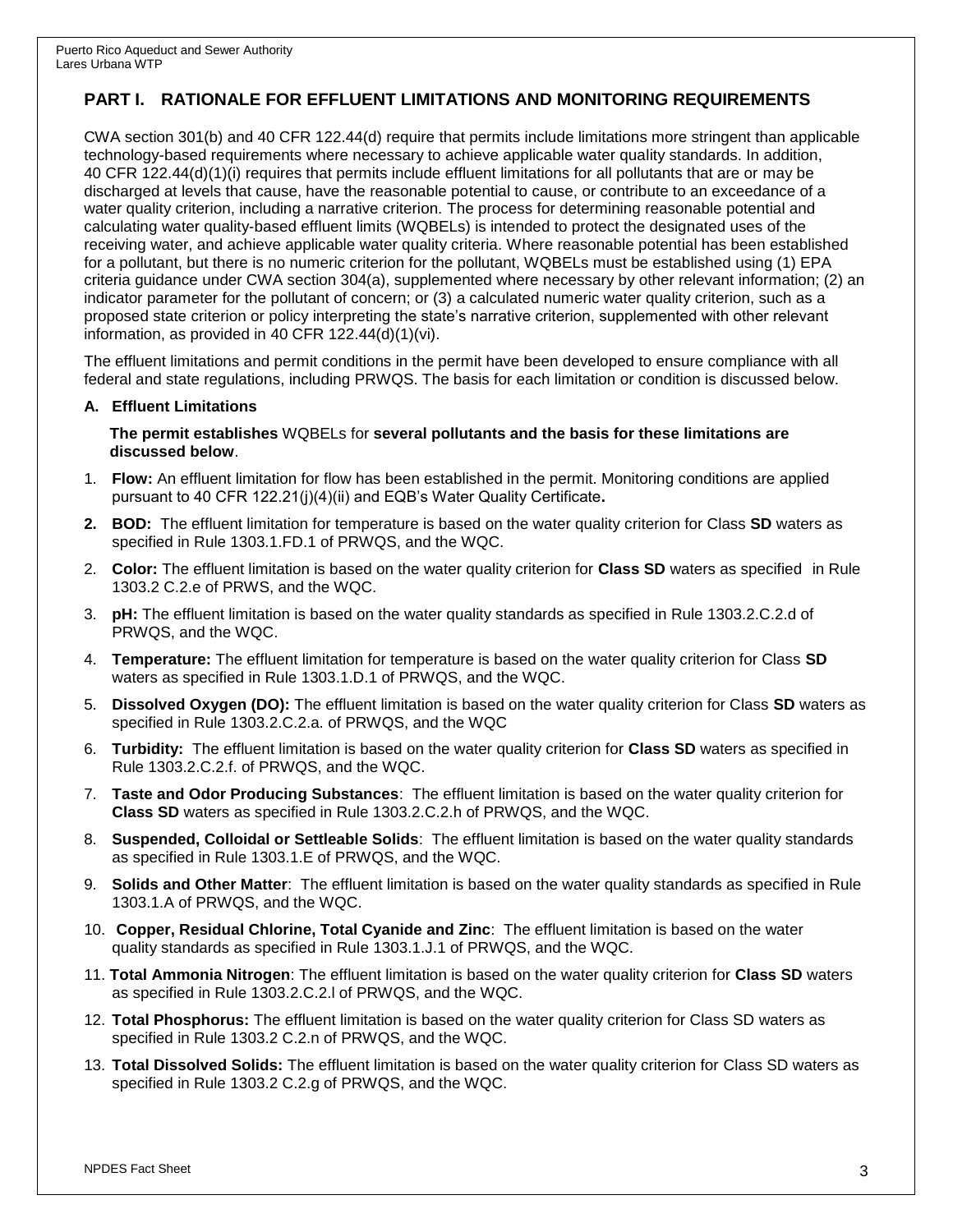## **B. Effluent Limitations Summary Table**

### **1. Outfall Number 001**

| <b>Parameter</b>                                   | <b>Units</b> | <b>Effluent limitations</b> |                                        |                           |                         |              |              |
|----------------------------------------------------|--------------|-----------------------------|----------------------------------------|---------------------------|-------------------------|--------------|--------------|
|                                                    |              | <b>Averaging period</b>     | <b>Highest Reported</b><br>Value $(1)$ | <b>Existing</b><br>limits | Final<br><b>limits</b>  | <b>Basis</b> | <b>Notes</b> |
| <b>BOD</b>                                         | mg/L         | Daily maximum               | 2.9                                    | 5.0                       | 5                       | <b>WOBEL</b> | (1)(2)       |
| <b>Color</b>                                       | Pt-Co        | Daily maximum               | 40                                     | 15                        | 15                      | <b>WQBEL</b> | (1)          |
| Copper                                             | $\mu$ g/L    | Daily maximum               | 331.3                                  | $\overline{7}$            | 11.60                   | <b>WOBEL</b> | $(1)$ $(2)$  |
| Cyanide                                            | $\mu$ g/L    | Daily maximum               | --                                     | 5.2                       | $\overline{\mathbf{4}}$ | <b>WOBEL</b> | (1)(2)       |
| <b>Dissolved Oxygen</b>                            | mg/L         | <b>Daily Minimum</b>        | 8.06                                   | No less than<br>5.0       | No less than<br>5.0     | <b>WOBEL</b> | (1)          |
| Flow                                               | <b>MGD</b>   | Daily maximum               | 0.805                                  | 0.255                     | 0.255                   | <b>WQBEL</b> | (1)          |
| Lead                                               | $\mu$ g/L    | Daily maximum               | 2.6                                    | 2.1                       | 4.40                    | <b>WOBEL</b> | $(1)$ $(2)$  |
| pH                                                 | SU           | Daily min/maxim             | 7.93                                   | $6 - 9$                   | $6 - 9$                 | <b>WOBEL</b> | (1)          |
| <b>Residual Chlorine</b>                           | $\mu$ g/L    | Daily maximum               | $0.48$ (mg/l)                          | $0.50$ (mg/l)             | 11                      | <b>WQBEL</b> | (1)          |
| Zinc                                               | $\mu$ g/L    | Daily maximum               | 126                                    | 89.64                     | 148.67                  | <b>WOBEL</b> | (1)(2)       |
| Suspended, Colloidal or<br><b>Setteable Solids</b> | mI/L         | Daily maximum               | 100                                    | <b>Monitor</b>            | <b>Monitor</b>          | <b>WQBEL</b> | (1)          |
| Temperature                                        | $^{\circ}C$  | Daily maximum               | 29.5                                   | 32.2 °C max               | 30.0 °C max             | <b>WQBEL</b> | (1)          |
| <b>Total Ammonia Nitrogen</b>                      | mg/L         | Daily maximum               | $\overline{\phantom{a}}$               | $\overline{a}$            | <b>Monitor</b>          | <b>WQBEL</b> | (1)          |
| <b>Total Dissolved Solids</b>                      | Mg/L         | Daily maximum               | $\overline{\phantom{a}}$               | 500                       | 500                     | <b>WOBEL</b> | $(1)$ $(2)$  |
| <b>Total Phosphorus</b>                            | $\mu$ g/L    | Daily maximum               | $\overline{\phantom{a}}$               | $1.00$ (mg/l)             | 160                     | <b>WOBEL</b> | (1)(2)       |
| <b>Turbidity</b>                                   | <b>NTU</b>   | Daily maximum               | 146                                    | 50                        | 50                      | <b>WQBEL</b> | (1)          |

Note: Dashes (--) indicate there are no effluent data, no limitations, or no monitoring requirements for this parameter. (1) Wastewater data from DMRs dated May 31, 2017 to April 30, 2019.

No Net Addition Limitation

- If the applicable water quality standard is not exceeded in the inlet, the established effluent limitation shall not be exceeded at the discharge point 001.
- If the applicable water quality standard is exceeded in the inlet, the same measurement shall be achieved at the discharge point 001.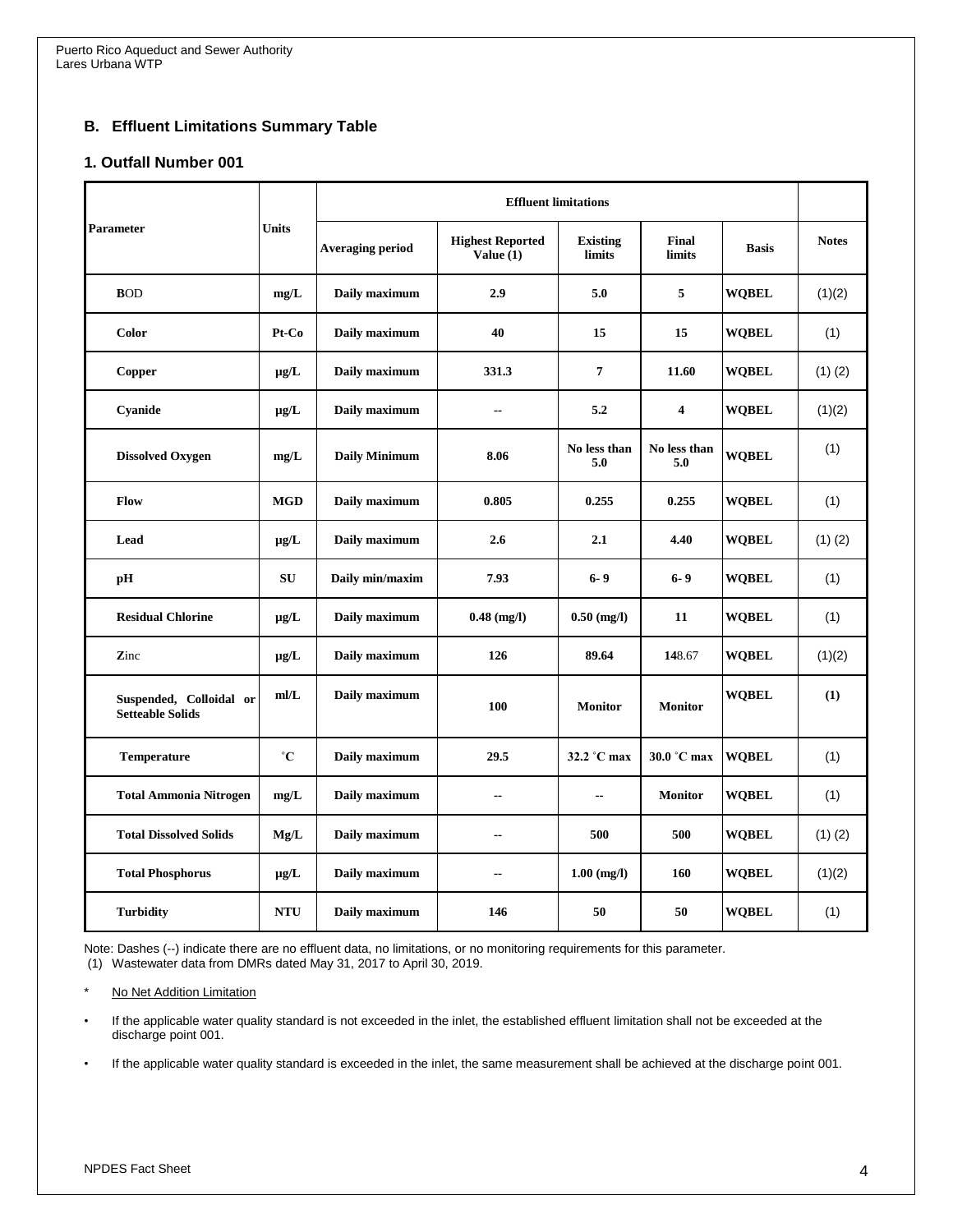## **2. Outfall 001 Narrative Limitations**

- **a.** The water of Puerto Rico shall be substantially free from floating non-petroleum oils and greases as well as petroleum derived oils and greases.
- **b.** The waters of Puerto Rico shall not contain floating debris, scum or other floating materials attributable to the discharge in amounts sufficient to be unsightly or deleterious to the existing or designated uses of the water body.
- **c.** Solids from wastewaters source shall not cause deposition in or be deleterious to the existing or designated uses of the water body.
- **d.** Shall not be present in amounts that will interfere with the use for potable water supply, or will render any undesirable taste or odor to edible aquatic life.
- **e.** Except by natural causes, no heat may be added to the waters of Puerto Rico, which would cause the temperature of any site to exceed 86°F (30°C).

## **C. Monitoring Requirements**

NPDES regulations at 40 CFR 122.48 require that all permits specify requirements for recording and reporting monitoring results. The Part III of the Permit establishes monitoring and reporting requirements to implement federal and state requirements. The following provides the rationale for the monitoring and reporting requirements for this facility.

### 1. **Effluent Monitoring Requirements**

Effluent monitoring frequency and sample type have been established in accordance with the requirements of 40 CFR 122.44(i) and recommendations in EPA's TSD. Consistent with 40 CFR Part 136 monitoring data for toxic metals must be expressed as total recoverable metal. Effluent monitoring and analyses shall be conducted in accordance with EPA test procedures approved under 40 CFR Part 136, Guidelines Establishing Test Procedures for the Analysis of Pollutants Under the Clean Water Act, as amended. For situations where there may be interference, refer to Solutions to Analytical Chemistry Problems with Clean Water Act Methods (EPA 821-R-07-002). A licensed chemist authorized to practice the profession in Puerto Rico shall certify all chemical analyses. All bacteriological tests shall be certified by a microbiologist or licensed medical technologist authorized to practice the profession in Puerto Rico.

The sampling point for Outfall 001 shall be located immediately after the primary flow measuring device of the effluent of the treatment system.

### **D. Compliance with Federal Anti-Backsliding Requirements and Puerto Rico's Anti-Degradation Policy**

Federal regulations at 40 CFR 131.12 require that state water quality standards include an anti-degradation policy consistent with the federal policy. The discharge is consistent with the anti-degradation provision of 40 CFR 131.12, 72 Federal Register 238 (December 12, 2007, pages 70517-70526) and EQB's *Anti-Degradation Policy Implementation Procedure* in Attachment A of PRWQSR. In addition, CWA sections 402(o)(2) and 303(d)(4) and federal regulations at 40 CFR 122.44(l) prohibit backsliding in NPDES permits. Further, the Region 2 Antibacksliding Policy provides guidance regarding relaxation of effluent limitations based on water quality for Puerto Rico NPDES permits. These anti-backsliding provisions require effluent limitations in a reissued permit to be as stringent as those in the previous permit with some exceptions where limitations may be relaxed.

• The effluent limitations in the permit are at least as stringent as the effluent limitations in the existing permit, with the exception of effluent limitation for **Copper, Lead, and Zinc.** The effluent limitation for this pollutant is less stringent that those in the existing permit. This relaxation of effluent limitation is consistent with the anti-backsliding requirements of CWA section 401(o), 40 CFR 122.44(l), EPA Region 2's Anti-backsliding Policy dated August 10, 1993, and Puerto Rico's Anti-Degradation Policy Implementation Procedure established in PRWQS. CWA Sec. 402(o)(2)(B)(i) allows backsliding if information is available which was not available at the time of permit issuance and would have justified a less stringent effluent limitation at the time of permit issuance. EPA has determined that it is appropriate to relax the effluent limitation for these parameters without violating anti-backsliding provisions of the CWA, in accordance with section 402(o)(2), since one of the exceptions to the provisions has been satisfied; and section 402(o)(3) since it complies with EQB's WQS which include antidegradation requirements. The EQB WQC constitutes a determination that the limit is sufficient to assure that the water quality standards are or will be attained.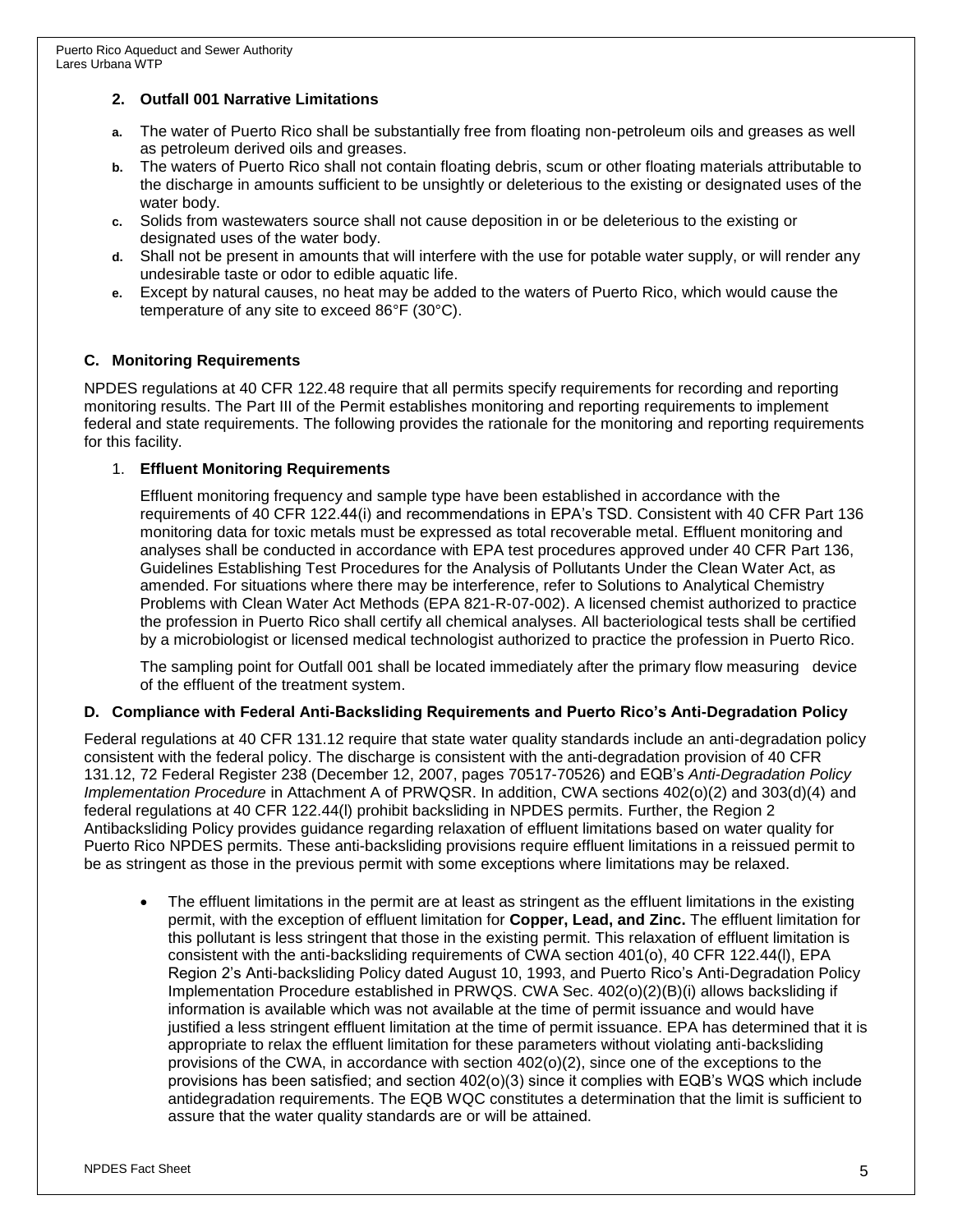• The water quality-based effluent limitation from the previous permit for **Cyanide, Residual Chlorine, and Total Phosphorus** have been replaced with a more stringent water quality-based limitation in the Intent to Issue a WQC issued by the EQB. Pursuant to Section 401 (d) of the Act and 40 C.F.R. 122.44 (d) and 124.55, all State certified limitations and requirements contained in a Section 401 certification must be incorporated into a NPDES permit issued by EPA. The water quality-based effluent limitations referenced in this paragraph have been included in the draft NPDES permit, based on EQB's Intent to Issue a Water Quality Certificate.

## **PART II. RATIONALE FOR STANDARD AND SPECIAL CONDITIONS**

## **A. Standard Conditions**

In accordance with 40 CFR 122.41, standard conditions that apply to all NPDES permits have been incorporated by reference in Part IV.A.1 of the permit and expressly in Attachment B of the permit. The Permittee must comply with all standard conditions and with those additional conditions that are applicable to specified categories of permits under 40 CFR 122.42 and specified in Part IV.A.2 of the Permit.

## **B. Special Conditions**

In accordance with 40 CFR 122.42 and other regulations cited below, special conditions have been incorporated into the permit. This section addresses the justification for special studies, additional monitoring requirements, Best Management Practices, Compliance Schedules, and/or special provisions for POTWs as needed. The special conditions for this facility are as follows:

## **1**. **Special Conditions from the Water Quality Certificate**

In accordance with 40 CFR 124.55, EPA has established Special Conditions from the WQC in the permit that EQB determined were necessary to meet PRWQSR. The Special Conditions established in this section are only those conditions from the WQC that have not been established in other parts of the permit.

### **2**. **Best Management Practices (BMP) Plan**

In accordance with 40 CFR 122.2 and 122.44(k), BMPs are schedules of activities, prohibitions of practices, maintenance procedures, and other management practices to prevent or reduce the pollution to waters of the United States. The Permittee is required to develop a BMP Plan in Part IV.B.3.a of the permit to control or abate the discharge of pollutants.

### **3. Compliance Schedules**

**A compliance schedule has not been authorized for any pollutant or parameter in the permit on the basis of 40 CFR 122.47.**

## **PART III. COMPLIANCE WITH APPLICABLE PROVISIONS OF OTHER FEDERAL LAWS OR EXECUTIVE ORDERS**

**A. Coastal Zone Management Act** – Under 40 CFR 122.49(d), and in accordance with the Coastal Zone Management Act of 1972, as amended, 16 *United States Code* (U.S.C.) 1451 *et seq*. section 307(c) of the act and its implementing regulations (15 CFR Part 930), EPA may not issue an NPDES permit that affects land or water use in the coastal zone until the Permittee certifies that the proposed activity complies with the Coastal Zone Management Program in Puerto Rico, and that the discharge is certified by the Commonwealth of Puerto Rico to be consistent with the Commonwealth's Coastal Zone Management Program. **The Permittee has indicated the outfall is not in a coastal area managed by the Commonwealth's Coastal Zone Management Program and, although nearby, EPA has determined it will not affect the coastal area. Therefore, the requirements of 40 CFR 122.49(d) do not apply to this discharge.**

## **B. Endangered Species Act**

Under 40 CFR 122.49(c), EPA is required pursuant to section 7 of the Endangered Species Act (ESA), 16 U.S.C. 1531 *et seq*. and its implementing regulations (50 CFR Part 402) to ensure, in consultation with the National Marine Fisheries Service (NMFS) and U.S. Fish and Wildlife Service (USFWS) that the discharge authorized by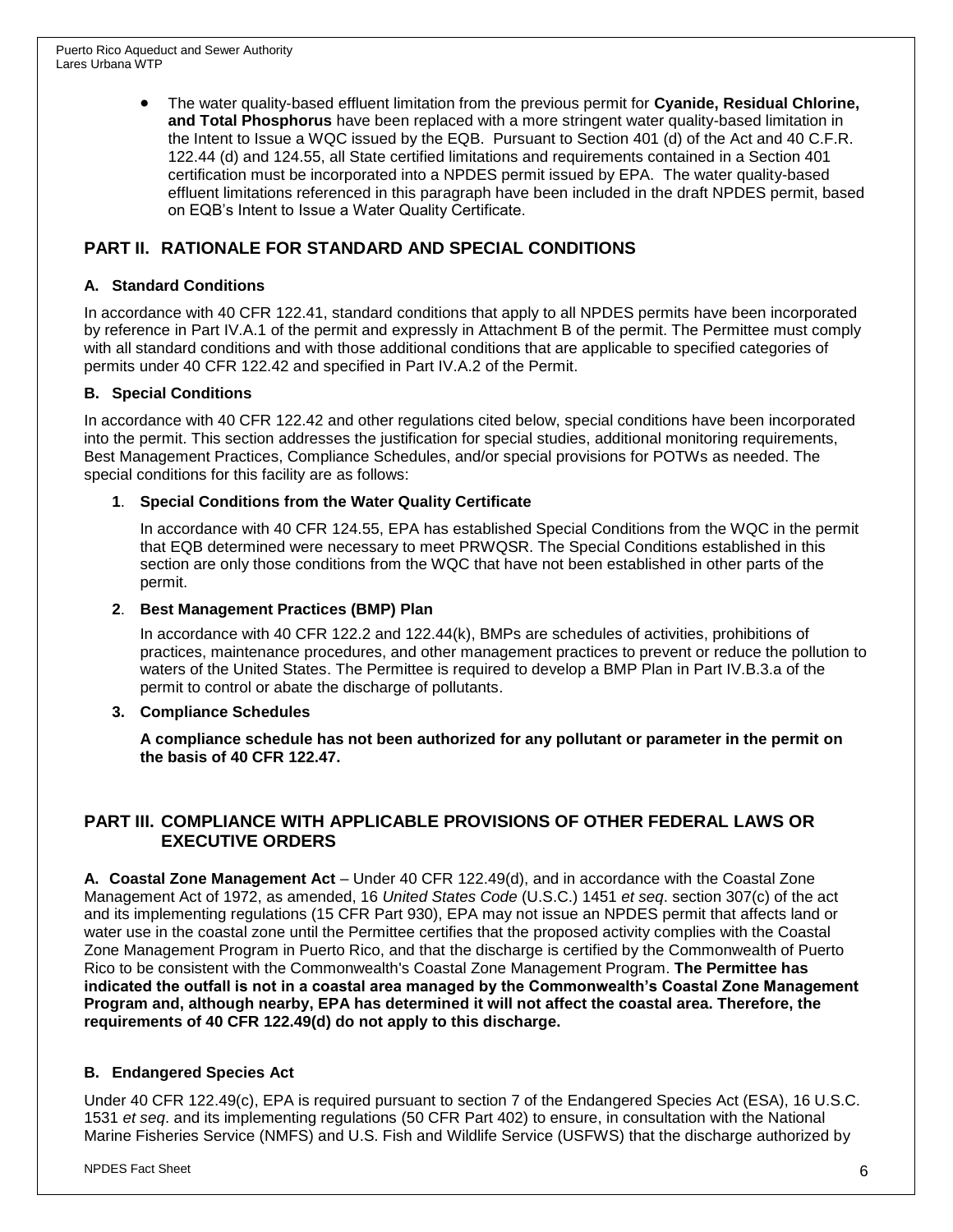the permit is not likely to jeopardize the continued existence of any endangered or threatened species or adversely affect its critical habitat. **On April 16, 2009, EPA designated PRASA (a non-Federal representative) to conduct informal consultations or prepare a biological assessment for Section 7 Consultations, according to 50 CFR 402.8. In the past, no federally listed endangered or threatened species, or critical habitat, are in the vicinity of the discharge. Therefore, it has been determined that the discharge is not likely to affect species or habitat listed under the ESA.**

**C. Environmental Justice - Not Applicable**

## **D. Coral Reef Protection - Not Applicable**

## **E. Climate Change**

EPA has considered climate change when developing the conditions of the permit. This is in accordance with the draft *National Water Program 2012 Strategy: Response to Climate Change* that identifies ways to address climate change impacts by NPDES permitting authorities (77 Federal Register 63, April 2, 2012, 19661-19662). Climate change is expected to affect surface waters in several ways, affecting both human health and ecological endpoints. As outlined in the draft National Water Program 2012 Strategy, EPA is committed to protecting surface water, drinking water, and ground water quality, and diminishing the risks of climate change to human health and the environment, through a variety of adaptation and mitigation strategies. These strategies include encouraging communities and NPDES permitting authorities to incorporate climate change strategies into their water quality planning, encouraging green infrastructure and recommending that water quality authorities consider climate change impacts when developing water load and load allocations for new TMDLs, identifying and protecting designated uses at risk from climate change impacts. The 2010 *NPDES Permit Writers' Manual* also identifies climate change considerations for establishing low-flow conditions that account for possible climatic changes to stream flow. The conditions established in the permit are consistent with the draft National Water Program 2012 Strategy.

### **F. National Historic Preservation Act**

Under 40 CFR 122.49(b), EPA is required to assess the impact of the discharge authorized by the permit on any properties listed or eligible for listing in the National Register of Historic Places (NRHP) and mitigate any adverse effects when necessary in accordance with the National Historic Preservation Act, 16 U.S.C. 470 et seq. EPA's analysis indicates that no soil disturbing or construction-related activities are being authorized by approval of this permit; accordingly, adverse effects to resources on or eligible for inclusion in the NHRP are not anticipated as part of this permitted action.

## **G. Magnuson-Stevens Fishery Conservation and Management Act -- NOT APPLICABLE**

## **PART IV. PUBLIC PARTICIPATION**

The procedures for reaching a final decision on the draft permit are set forth in 40 CFR Part 124 and are described in the public notice for the draft permit, which is published in *El Vocero*. Included in the public notice are requirements for the submission of comments by a specified date, procedures for requesting a hearing and the nature of the hearing, and other procedures for participation in the final agency decision. EPA will consider and respond in writing to all significant comments received during the public comment period in reaching a final decision on the draft permit. Requests for information or questions regarding the draft permit should be directed to

#### **Yasmin Laguer EPA Region 2, Caribbean Environmental Protection Division Permit Writer Phone: 787-977-5848 Permit Writer Email: laguer.yasmin@epa.gov**

A copy of the draft permit is also available on EPA's website at https://www.epa.gov/npdes-permits/puerto-riconpdes-permits.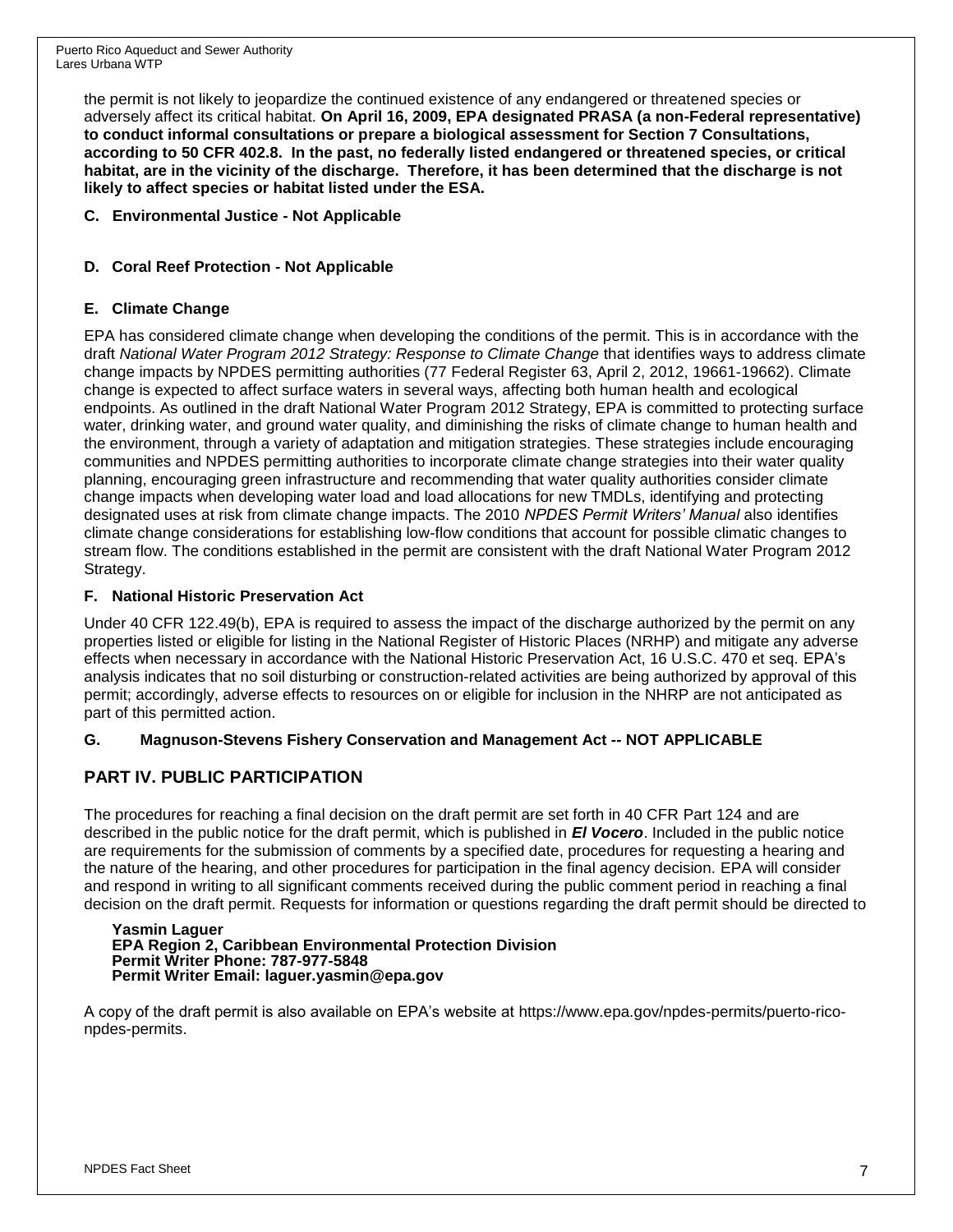## **ATTACHMENT A — FACILITY MAP AND FLOW SCHEMATIC**

The facility map and flow schematic are attached as provided by the discharger in the application.